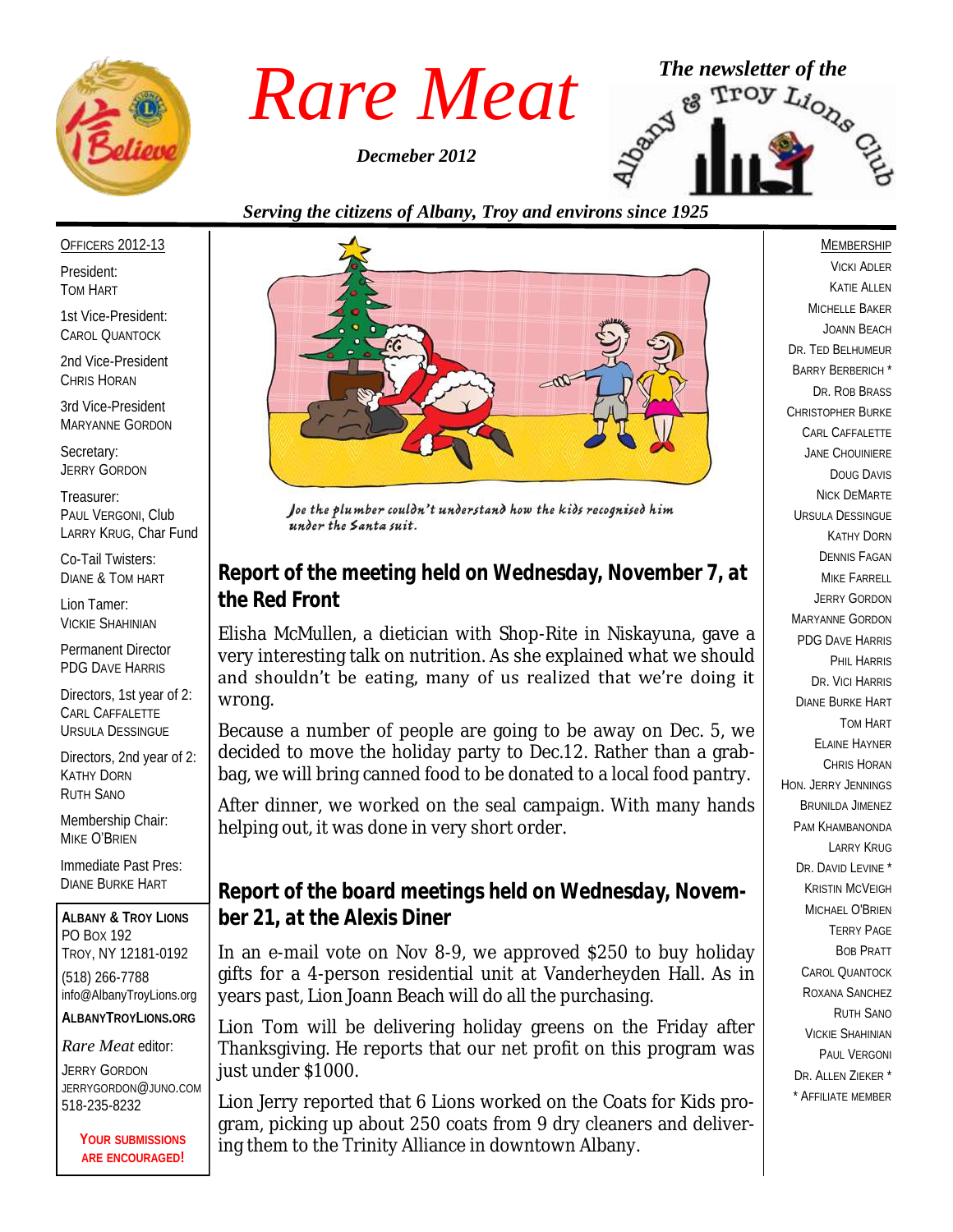To support the Lions Eye Institute, we voted to buy two cases of bunnies, one each of white chocolate and dark chocolate, and to give them a \$50 donation because we're not participating more fully in this project.

Lion Carol reminded us (via email to Lion Jerry) that we need volunteers for the Shoes campaign on 12/1, to sell popcorn on 12/2, and for the blood drive on 12/19. *[See page 3]*

PDG Dave invited all Lions to the Sight Society Open House on Dec. 13. *[See page 5]*

We discussed having the club purchase raffle tickets to support the Brandel/Murphy Youth Foundation, but decided it would be more appropriate for individual members to buy them if they're interested.

Lion Terry volunteered to be our PR Chair, with Lion Jerry's tech support.

We voted to donate \$87.50 to the Rensselaer County Sheriff's office program to provide educational material on child safety to school children. This amount is enough for 50 kids.

We will move \$1000 from the Club's treasury to the Charitable Fund and donate it to LCIF for Sandy relief efforts..

We voted to donate \$75 to Tech Valley High School to help them with a project to plant trees in Haiti.

Lion Jerry reported that to date, the seal campaign has received \$410 from 15 donors.

#### *Our next meeting...*

Our next general meeting will be our Holiday Party on **Wednesday, December 12.** Note that this is the 2nd Wednesday of the month, not the usual 1st Wednesday.

> **All Lions, potential Lions and their guests are invited to our**

# *Holiday Party*

# **Wednesday, December 12, 2012**



**At the 1760 Manor Inn & Pub 499 2nd Ave at 113th St, Lansingburgh**

**6:00 P.M. Attitude Adjustment Hour (Cash Bar) 7:00 P.M. Dinner** 

**You can order whatever you want off the menu, and they'll give us separate checks.** 

**In lieu of a grab-bag, please bring a non-perishable food item that we will donate to a local food pantry.** 

**R.S.V.P. to Kathy Dorn (783-0157) by Friday, Dec. 7**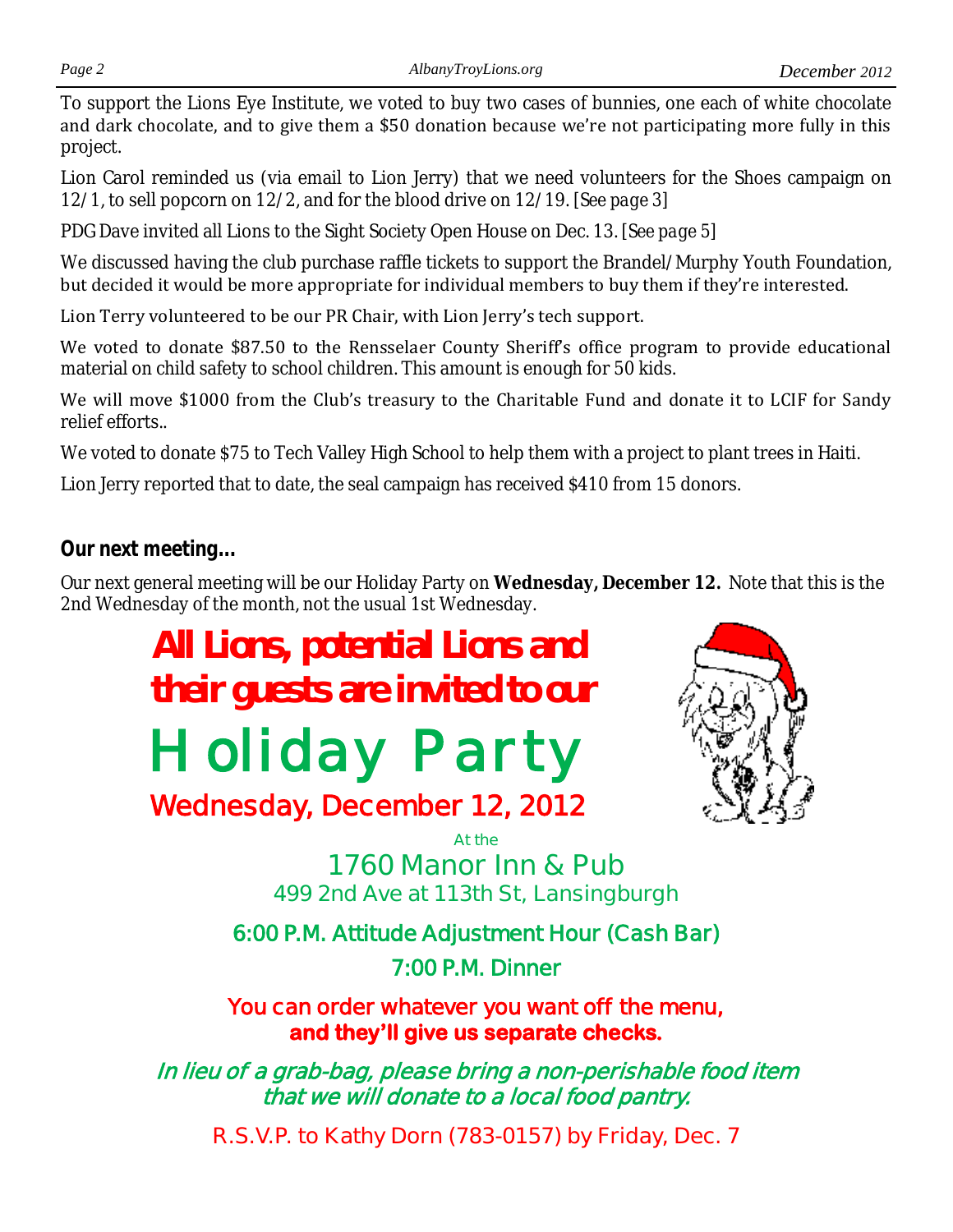#### *Shoes for the Shoeless*

On **Saturday, December 1**, we're meeting in the warehouse area behind Delmar Bootery at Stuyvesant Plaza at 9:00 AM. As we've done in years past, we'll be loading shoes to be delivered to the shoeless in Appalachia. If you can make it, please be there.



#### *Popcorn Sales*

On **Sunday, December 2**, we're selling popcorn at Troy's Victorian Stroll. We'll be inside First Niagara Bank, as we've been for the last few years, but note that the bank has moved from the Troy Savings Bank building. They're now at the corner of Broadway and 3rd St, diagonally across from the southwest corner of the Atrium. As of this writing, we're still in need of volunteers. If you haven't already signed up for a shift, please contact Lion Carol immediately at **cquantoc@nycap.rr.com** or **664-3901.**



Our next **BLOOD DRIVE** will be **Wednesday, December 19** at the Holiday Inn Express in Latham. We need volunteers:

- ◆ To make phone calls in the week or two before the drive,
- $\bullet$  To work at the registration desk and the canteen at the drive,
- ◆ And to donate blood.

If you can do any or all of these, please sign up with Lion Carol at **cquantoc@nycap.rr.com** or **664-3901**.

*Future blood drives: March 5 at Hilton Garden Inn, Troy; May at Boght Corner Fire House, Latham; September at Hilton Garden Inn..* 

## *KidSight*

It's a great help to NABA if we can send 1 or 2 Lions to help Kathryn with the paperwork when she does vision screenings of preschoolers. Thanks to Lions Maryanne, Jerry, Terry and Ursula for working at screenings in November. I'll send out the December schedule as soon as I get it.



### *Joseph's House*

Here's something that I forgot to put in last month's issue: On Sunday, October 21, we provided dinner of ziti, salad and cookies for about 50 residents of Joseph's House. Thanks to Lions Elaine and Vicki S for making sure that everything was served properly, and to Lion Terry for making all the arrangements.



#### *Coats for Kids*

Thanks to Lions Terry, Larry, Tom, Michelle, Joann and Jerry for volunteering to transport cleaned coats from "our" 9 dry-cleaners to the distribution point at the Trinity Alliance in downtown Albany. The program is now over, and we moved about 250 coats. Next year, we hope to add cleaners in Rensselaer County to our list.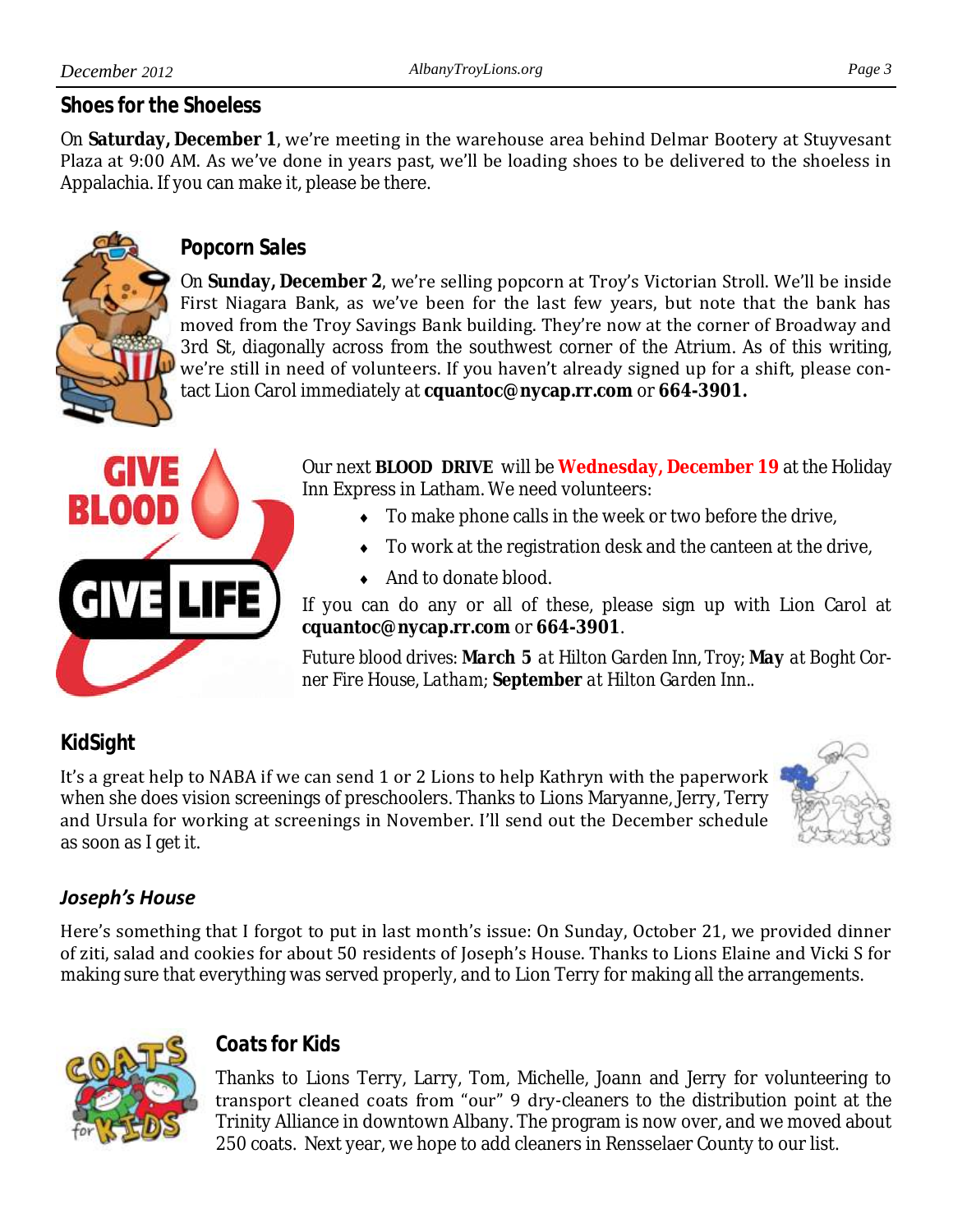#### *Honor for Lion Mike O'Brien*

At the District Cabinet Meeting on November 10, PDG Joan Scott presented a Progressive Robert J. Uplinger Distinguished Service Award to our own Lion Mike for his many years of service to District 20-Y2 as VCB Chairperson. VCB originally stood for Vacation Camp for the Blind, but it's since been changed to Vision Center for Blindness to better signify its expanded scope. The award is "progressive" because he already has one RJU, which the club awarded to him 5 years ago. Congratulations, Lion Mike!

#### *Pitney Bowes*

You may know Pitney Bowes as a maker of postage meters, but they have since expanded into all sorts of machinery, software and services to help companies communicate more effectively. They have a facility in the RPI Tech Park in North Greenbush. Beth Stacey, the company nurse, asked us if we'd be willing to conduct another vision and hearing screening session for their employees, as we did several years ago.

Lion Dr. Vici Harris, the audiologist at HearUSA, readily agreed to donate her services, as did Lion Dr. Allen Zieker's company, Ophthalmic Consultants of the Capital Region. OCCR not only sent Optometrist Kelly Primeau + support staff,

but they also donated a Kindle Fire HD to be raffled off to participating PB employees. Shown above is Kelly with Glenda Wilson, the lucky winner.

> *Make a note:* Next Lions Work Night at the **Regional Food Bank**: **Tuesday, January 8, 2013, 5:30-7:30 PM** *Friends and family welcome.* Tell Lion Carol how many

In a 3-hour period on November 20, Kelly did 13 vision screenings and Vici did 19 hearing screenings. They each identified 1 or 2 people for more extensive follow-up exams.



#### *On a more personal note …*

FOO

The Harts and the Sanos are having grandchildren like they're going out of style, but no one's sent me details or pictures, so that's all I've got to say about it.

In the absence of any other news for this column, I'll have to recycle a little Halloween humor:

Three vampires walked into a bar. "What'll you have?" asked the bartender.

"I'll have a glass of blood," the first replied.

- "I'll have a glass of blood, too, please," said the second vampire.
- "I think I'll have a glass of plasma," said the third.

"So let me get this straight," said the bartender. "That'll be two bloods and a blood light?"



**We Serve**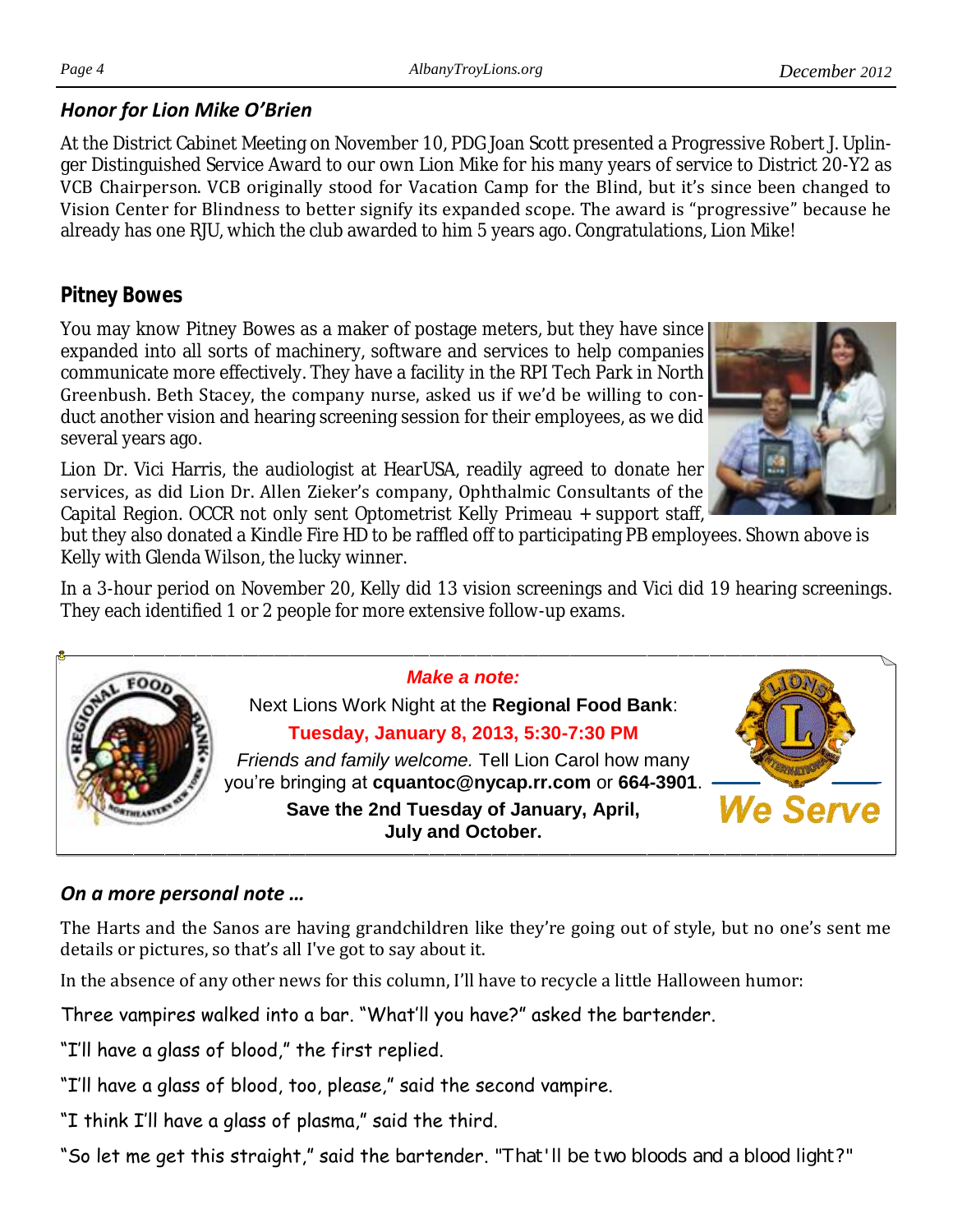#### *Happy Birthday!*

Happy **December** birthday to these A&T Lions:

11th - Katie Allen 20th - Carol Quantock 24th - Kristin McVeigh



#### *Happy Anniversary!*

Happy Lions Anniversary to these **December** inductees:

Vickie Shahinian - 3 years Elaine Hayner - 5 years Terry Page - 9 years Hon Jerry Jennings - 14 years Ursula Dessingue - 18 years

#### *Mark your calendar…*

**Saturday, December 1, 9 AM:** "Shoes for the Shoeless." See page 3

**Sunday, December 2, 11 AM-4 PM:** Popcorn sales at Troy's Victorian Stroll. See page 3

**Friday, December 7:** Deadline for Holiday Party reservations. See page 2

**Wednesday, December 12:** Our holiday party. See page 2.

**Thursday, December 13, 12-3 PM:** Open House at Sight Society/Lions Eye Bank. See below

**Wednesday, December 19, 8 AM:** Board meeting at the Alexis Diner. All members are welcome.

**Wednesday, December 19, 1-6 PM:** Blood drive at the Holiday Inn Express in Latham. See page 3.

*Please join us for a holiday celebration at the* 

*Lions Eye Bank at Albany* 

*Open House* 

*Thursday, December 13, 2012 Noon - 3:00 p.m.* 

*Sight Society of N.E.N.Y., Inc. Lions Eye Bank at Albany 6 Executive Park Drive, Albany, NY* 

*Please RSVP by Wednesday, December 6 to (518) 489-7606* 

Visit your club's web site: **ALBANYTROYLIONS.ORG**, your district web site: **20Y2LIONS.ORG**, and International's web site: **LIONSCLUBS.ORG**.

And remember to do your on-line shopping at **ALBANYTROYLIONS.PENNIESATATIME.COM**